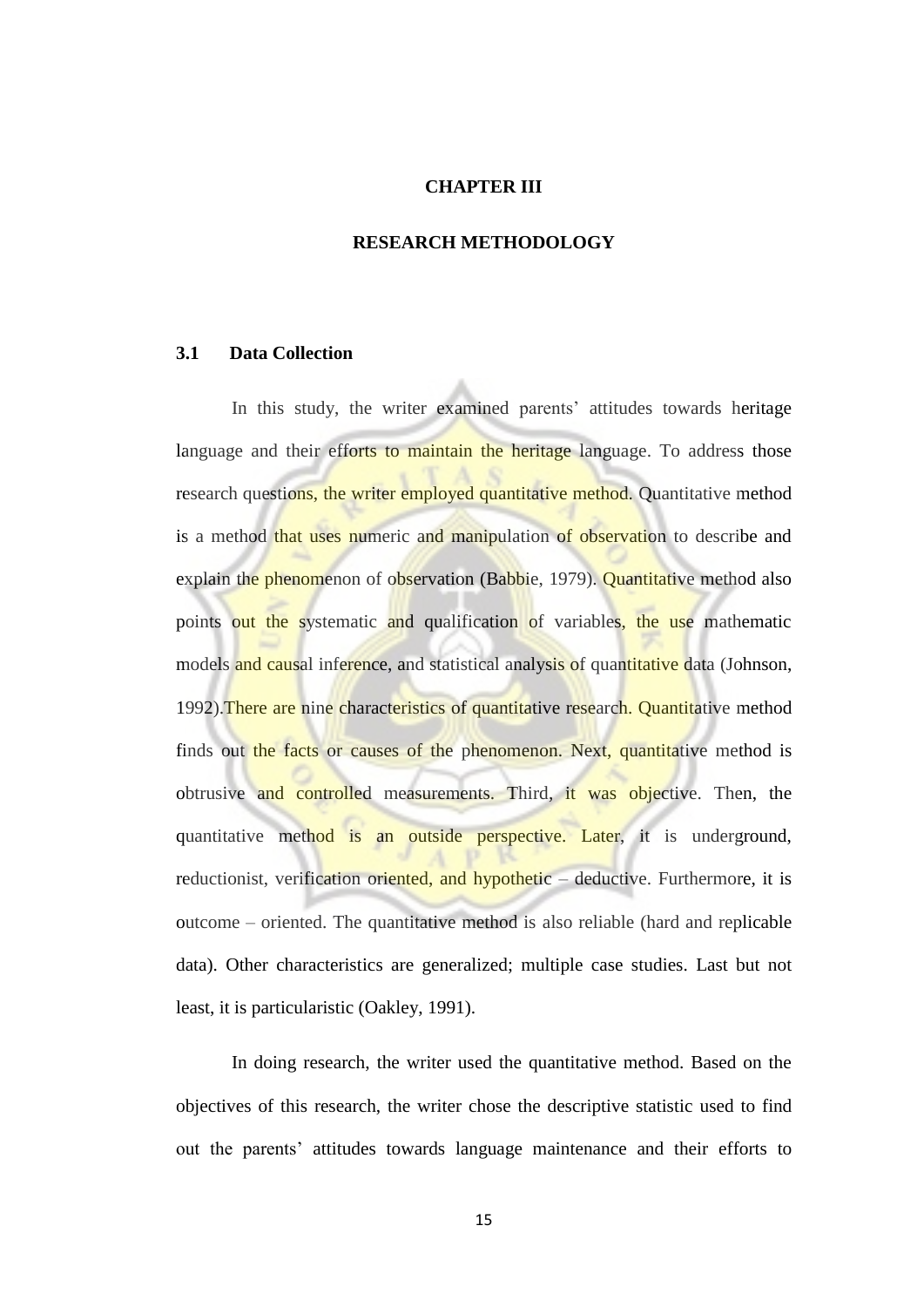maintain the heritage language. After distributing the questionnaire, the writer analyzed the data by using SPSS and then presented the findings.

#### **3.1.1 Participants**

 In this study, the participants are the parents of Chinese Indonesian students who come from Kalimantan. The writer chose students' parents from Kalimantan as respondents because the writer is Soegijapranata Catholic University's student and she has easy access to the respondents. Basedon 2016 data from *Biro Manajemen Sistem Informasi (BMSI),* there were 178 participants who came from Kalimantan. To get 95 % perfect confidence, according to Cohen, Manion, & Morrison (2007), this study needed 135 participants.

The respondents are Soegijapranata Catholic University (later the writer will call it "Unika") students' parents who are from Kalimantan. 74 respondents are men and 61 respondents are women. Most of them are 40 until 60 years and high school graduates and undergraduates. Almost half of them are entrepreneurs. Others are employee  $(22.2\%)$ , civil servant  $(6.7\%)$ , and others  $(21.5\%)$ .

#### **3.1.2 Instrument**

Instrumentis used to collect the research data, to achieve the goals of research. The whole process to collect the data is called instrumentation and the tool andprocedure to collect the data are instrument (Fraenkel & Wallen, 1993).In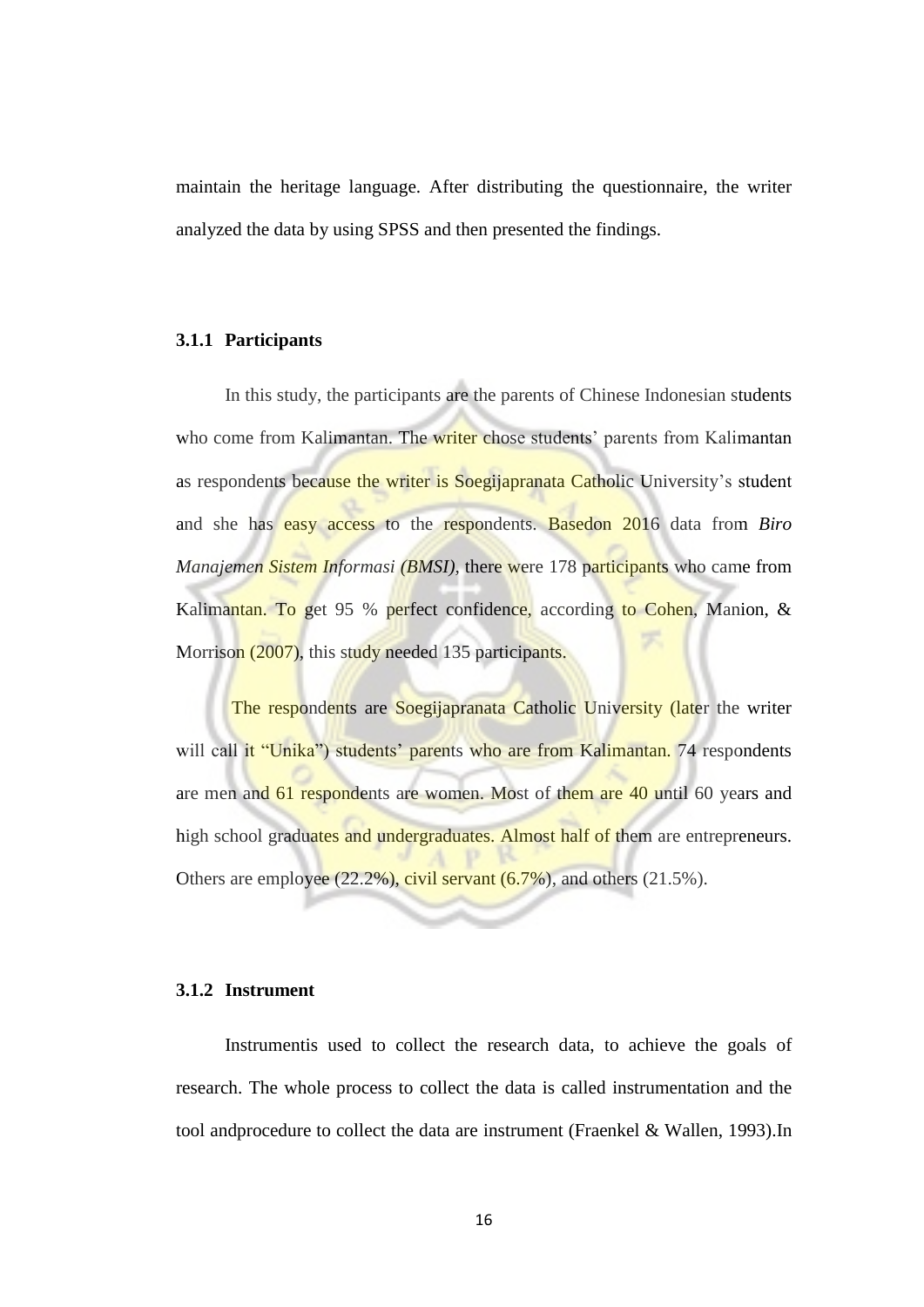this case, the writer used questionnaire to collect the data. The writer asked the respondents to fill out the formand check statement options ranging from Agree or Disagree to represent the points of their view (Babbie, 1979). The reason why the writer chose questionnaire to collect the data was because itwas more effective to collect the data. It needed less time, inexpensive, and could obtain data from the larger sample (Gay, 1987).

There are two kinds of questionnaire, open-ended questionnaire and closeended questionnaire. Close-ended questionnaire is a questionnaire that prescribes categories of responses that respondents may choose. For example, Strongly Agree, Agree, Neutral, Disagree, and Strongly Disagree. Open-ended questionnaire contains questions that the respondents need to give descriptive answers. It is usually used when the researcher needs more explanation from the respondents. Responses to questionnaires usually reflect (Cohen, Manion, & Morrison, 2007).

For this study, the writer chose close-ended questionnaire. The questionnaires consisted of 20 statements. Statements number one until ten were about the parents' attitudes towards heritage language and questions number eleven until twenty were about the parents' efforts to help the children maintain the heritage language. The instruments analysis could be seen in below table.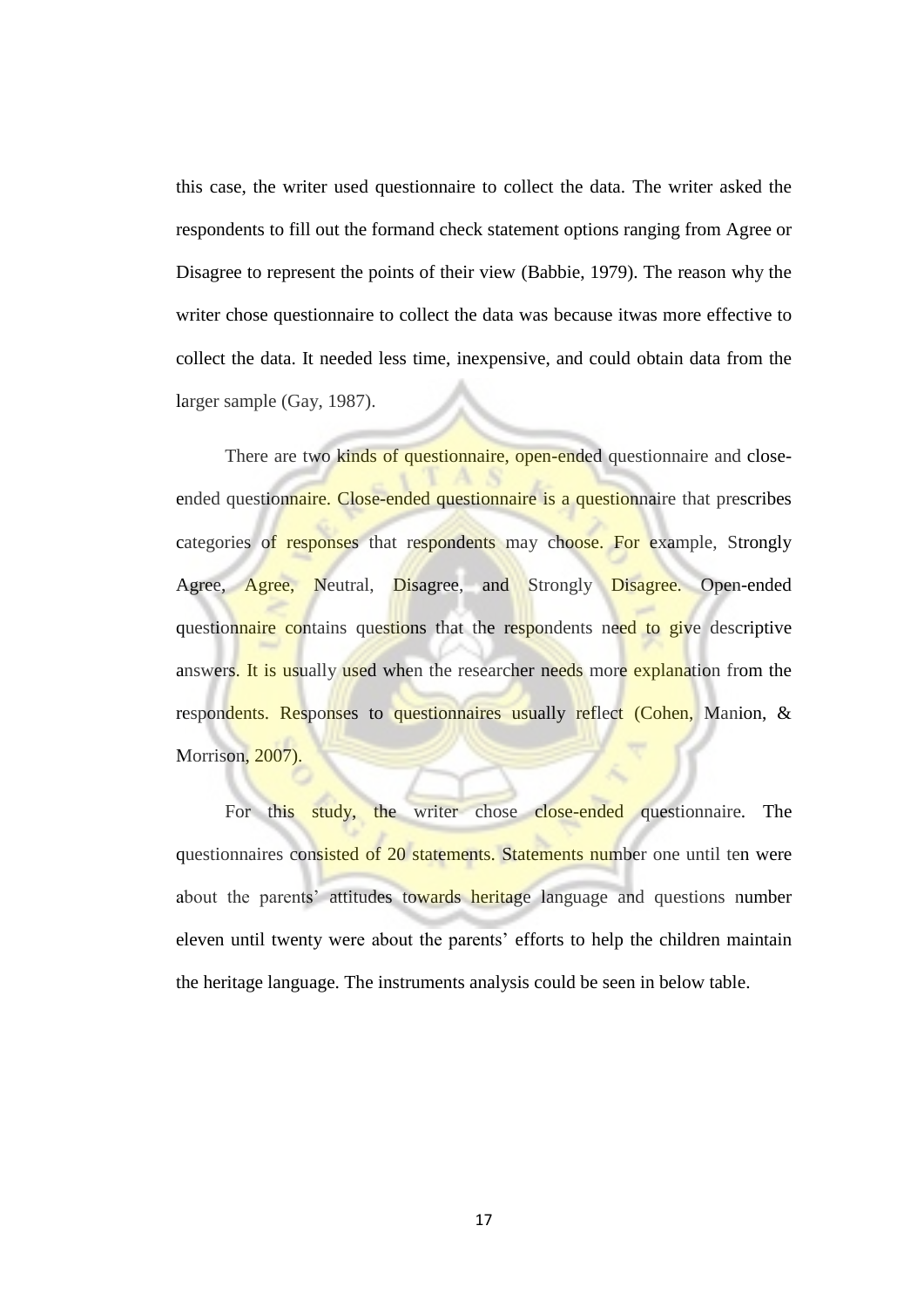## Table 1

#### *Instrument Analysis*

| Number | Objectives                                                             | <b>Question Number</b> |  |
|--------|------------------------------------------------------------------------|------------------------|--|
|        | Parents' attitudes toward heritage language 1, 2, 3, 4, 5, 6, 7, 8, 9, |                        |  |
|        | maintenance.                                                           | 10.                    |  |
|        | Parents' efforts to maintain the heritage 11, 12, 13, 14, 15, 16,      |                        |  |
|        | language.                                                              | 17, 18, 19, 20.        |  |

The questionnaire for number 1 until 10 were adopted from Malini (2012) entitled *Kebertahanan Bahasa Bali Pada Transmigran Bali di Provinsi Lampung*  (Language Maintenance towards BalineseTrans migrants in Lampung). In her study, Malini found that Balinese transmigrants had positive attitudes towards Balinese language. They used Balinese language in family, art, and religion. For the rest of the questions, the writer designed them, with the guidance from her supervisor. The respondents were asked to choose one of the options. They are: Strongly Agree, Agree, Disagree, and Strongly Agree. For number eleven until twenty, the options were Very Often, Often, Rare, Very Rare.

## **3.1.3 Procedure**

To obtain the results, the writer did the following steps: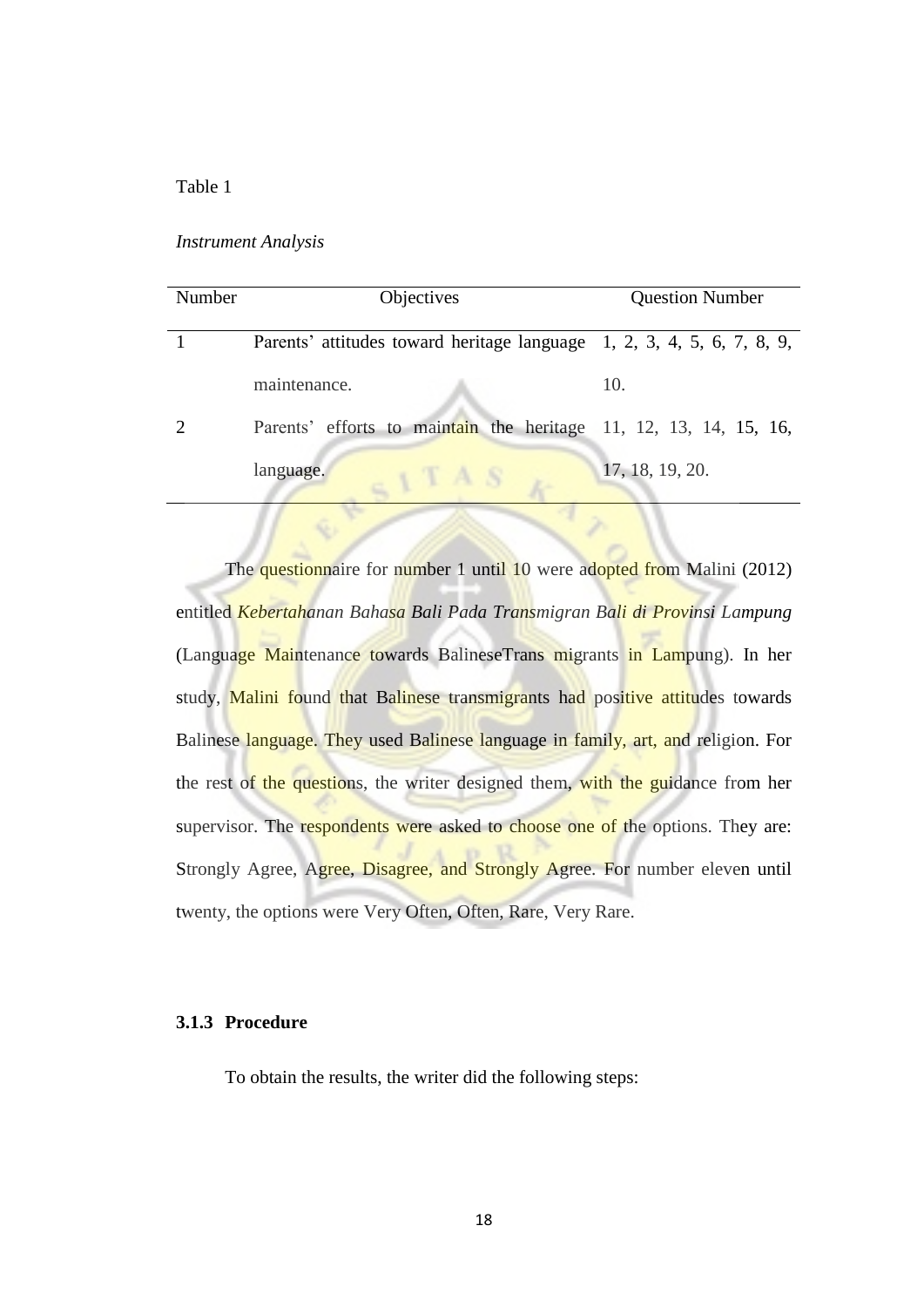First the writer determined the participants. The sample of this study was the student's parents in Unika who are from Kalimantan. As previously stated, the total respondents are 135 people. The respondents should be able to speak Mandarin language as their daily language.

 Second, the writer made questionnaire. The writer adopted questionnaire research entitled *Kebertahanan Bahasa Bali Pada Transmigran Bali di Provinsi Lampung* (Language Maintenance towards Balinese Transmigrants in Lampung) by Malini (2007). The writer modified some questions items to suit the culture and the situation in the research site. For the rest of the questions, the writer designed them herself.

Next, the writer piloted the questionnaire to fifteen respondents. Piloting was used to determine whether the statements were valid. The validity standard of the fifteen respondents from Unika students' parents from Kalimantan was 0.441. Table 2 presents the result of the pilot study. From the table, we can see that statements6, 7, and 17 were not valid because the corrected item score were under 0.441. Therefore, the writer dropped the statements. After that, the final version of the questionnaire was distributed to the respondents.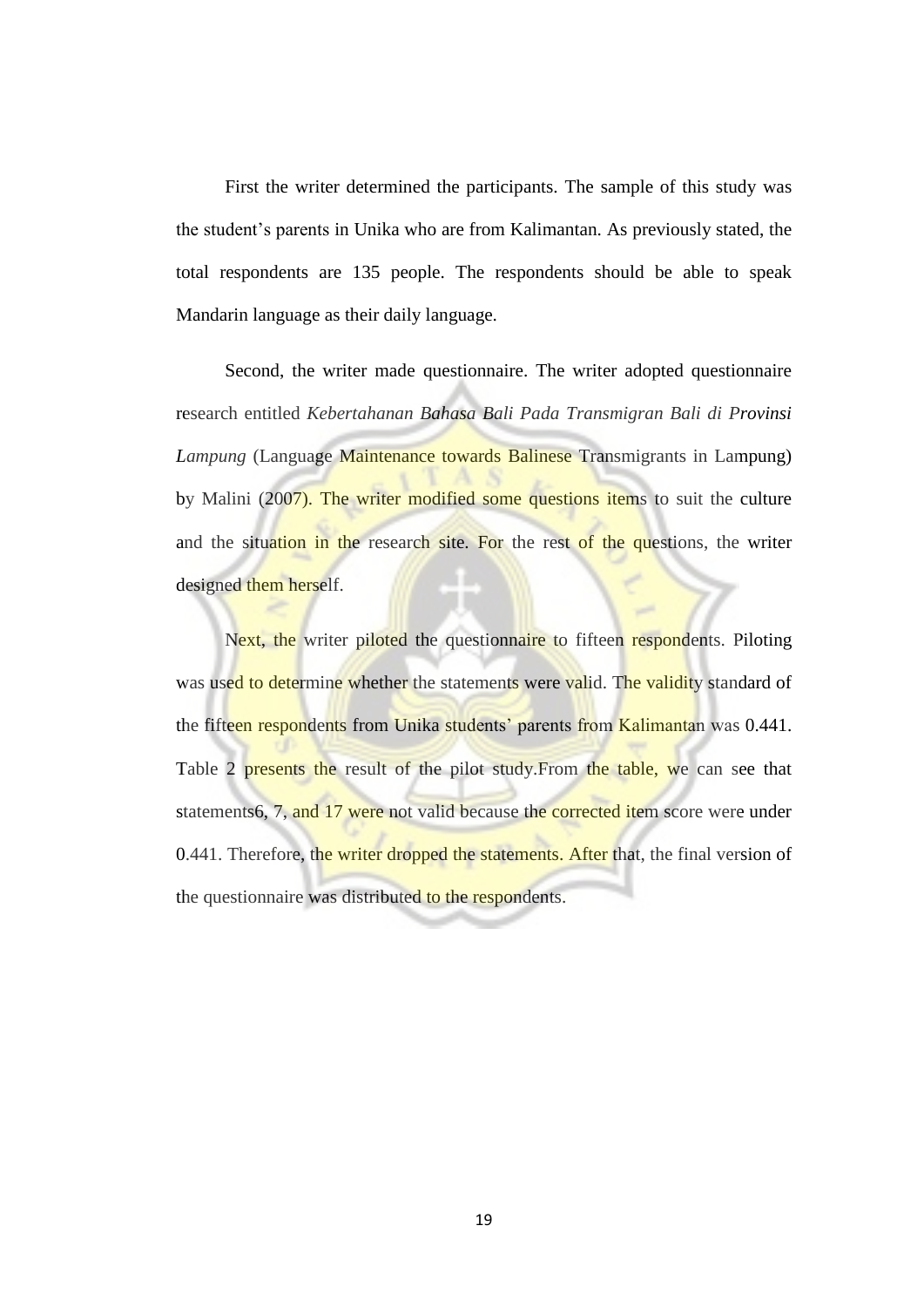# Table 2

## *The Result of Pilot Study*

|                |                 |               |                       | Corrected   | Cronbach's    |
|----------------|-----------------|---------------|-----------------------|-------------|---------------|
|                |                 | Scale Mean if | <b>Scale Variance</b> | Item-Total  | Alpha if Item |
| N <sub>o</sub> |                 | Item Deleted  | if Item Deleted       | Correlation | Deleted       |
| $\mathbf{1}$   | <b>VAR00001</b> | 66.40         | 41.829                | .514        | .884          |
| $\overline{2}$ | <b>VAR00002</b> | 66.13         | 41.981                | .809        | .879          |
| 3              | <b>VAR00003</b> | 66.27         | 41.352                | .782        | .878          |
| $\overline{4}$ | <b>VAR00004</b> | 66.13         | 42.124                | .781        | .879          |
| 5              | <b>VAR00005</b> | 66.33         | 41.524                | .721        | .879          |
| 6              | <b>VAR00006</b> | 66.40         | 43.543                | .394        | .887          |
| 7              | <b>VAR00007</b> | 66.87         | 46.410                | $-.051$     | .906          |
| 8              | <b>VAR00008</b> | 66.40         | 42.686                | .525        | .884          |
| 9              | <b>VAR00009</b> | 66.40         | 41.829                | .659        | .881          |
| 10             | <b>VAR0010</b>  | 66.53         | 42.838                | .512        | .884          |
| 11             | <b>VAR0011</b>  | 66.40         | 38.686                | .686        | .878          |
| 12             | <b>VAR0012</b>  | 66.40         | 41.829                | .659        | .881          |
| 13             | <b>VAR0013</b>  | 66.60         | 40.400                | .606        | .881          |
| 14             | <b>VAR0014</b>  | 66.40         | 43.400                | .416        | .887          |
| 15             | <b>VAR0015</b>  | 66.33         | 43.381                | .428        | .887          |
| 16             | <b>VAR0016</b>  | 66.53         | 41.552                | .463        | .886          |
| 17             | <b>VAR0017</b>  | 66.67         | 44.952                | .111        | .898          |
| 18             | <b>VAR0018</b>  | 66.93         | 41.210                | .486        | .886          |
| 19             | <b>VAR0019</b>  | 66.33         | 42.381                | .584        | .883          |
| 20             | <b>VAR0020</b>  | 66.27         | 40.210                | .754        | .877          |

 The next step was to contact the students from Kalimantan and asked them to give the questionnaire to their parents to fill out.To ensure good return rate, the writer used the online questionnaire and called the participants by phone because